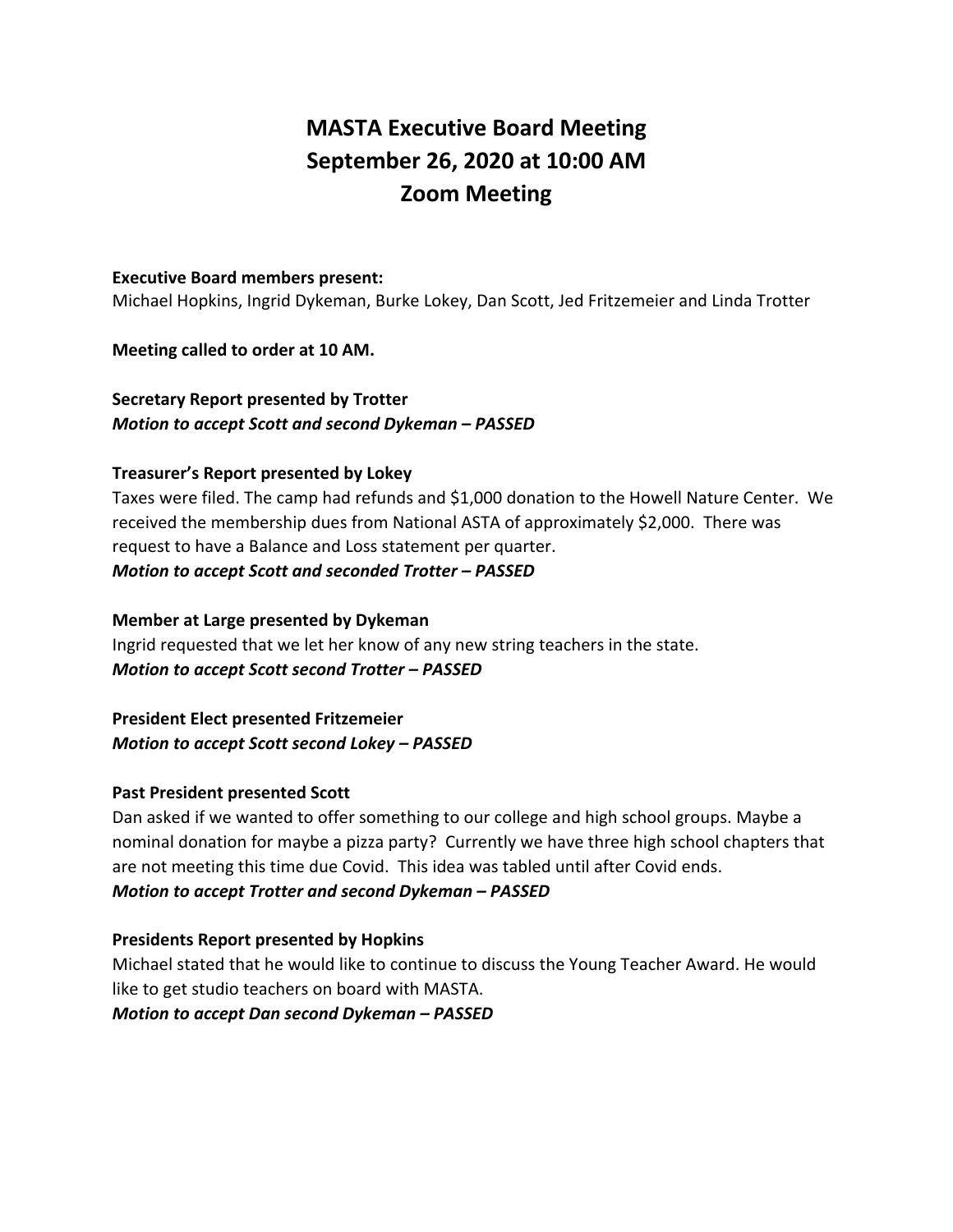#### **New Business**

- 1. Policy Manual and Job Description, as compiled by Janis Peterson, has been updated.
- 2. The current MMC Liaison is Dan Scott. How does this work in our New Policy? The president has previously done this. He will no longer be the MMC Liaison. The question is who will be the new liaison? This is an appointed position. Suggestions were given for a replacement for this position with the president contacting these people and asking them to take on this position.

*Motion to accept the updated policy manual and job descriptions by Lokey and seconded by Scott. – PASSED*

- 3. Janis Peterson was acknowledge and thanked for the outstanding work on the updated Policy Manual and Job Description.
- 4. Next meeting schedule Due to the fact this years' MMC is virtual the next General Membership Meeting will be Sunday, January 24 at 7 PM.
- 5. The next Board Meeting will be Sunday, January17th with the Executive Board starting at 6 PM and full board at 7PM.
- 6. Suggestion was made to award the Career Excellence Award to Valerie Palmieri. It was suggested that we wait until 2022.

#### *Meeting adjourned until 11:15AM*

# **Full Executive Board Meeting Agenda**

Members present: Joe Harmsen, Jim Van Eizenga, Joanna Van Eizenga, Melissa Knecht, Allison Holden, Meryln Beard, Nick Mosley, Caitlin Mihalko, Michael Hopkins, Ingrid Dykeman, Burke Lokey, Dan Scott and Linda Trotter

Meeting called to order

### **Secretary's Report presented by Trotter**

There was an error that needed to be corrected. *Motion to accept the minutes Dykeman and second Harmsen with correction – PASSED*

# **Project Director Reports**

**Advertising presented by Harmsen** *Motion to accept Mihalko second Dykeman – PASSED*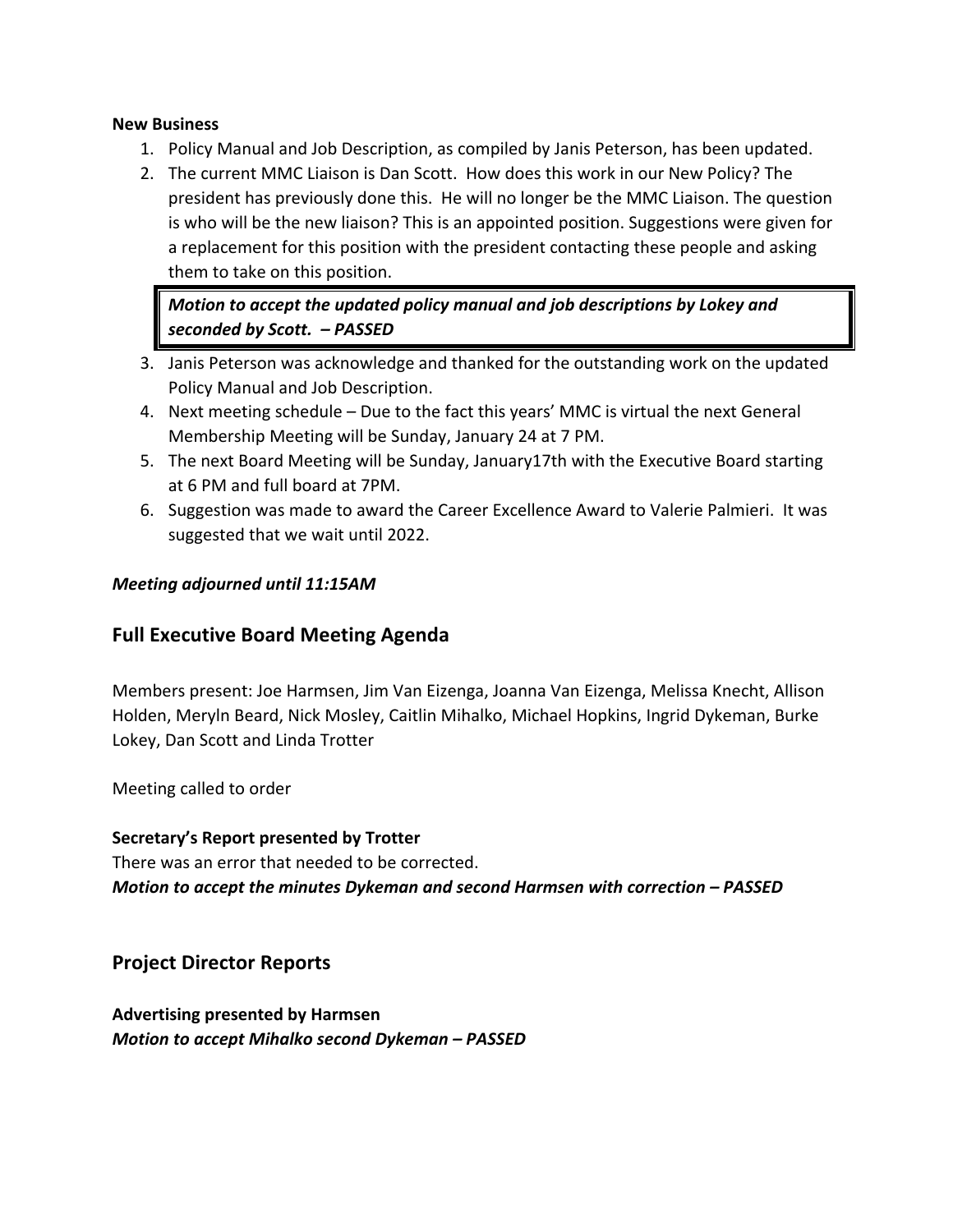### **Membership presented by Holden**

# Our membership is increasing *Motion to accept Harmsen second Scott – PASSED*

## **Solo Competition presented by Knecht**

- Would like to add an addendum in the guidelines that we will accept Zoom performance if contestants cannot leave their school
- Would have the soloist to submit their performance via video recording for the General Meeting and make the video available on our website.

## *Motion to accept Harmsen second Milhalko – PASSED*

# **Chamber Music Festival presented by Hopkins**

There were fewer students participating this year. There were three options that are being looked at for the 2021 festival. We will wait on making a decision and vote until the January Meeting.

The students will still receive the prizes and will be highlighted in a video on our website and Facebook page.

## *Motion to accept Dykeman second Holden – PASSED*

String Camps presents by Milhalko

\$1,200 was donated to the MASTA Camp

\$1,000 was donated to the Howell Nature Center

Camp leadership do not feel comfortable proceeding with camp with the Covid virus still going on. Caitlyn would like to refrain on making any decision about whether or not to hold camp until January. We will also have a line item for Scholarships for Camp (and others) in our budget.

### *Motion to accept Scott second Harmsen – PASSED*

# *MSBOA Liaison presented by Beard*

We may hold Solo and Ensemble festival using videos. MSBOA Honor's Festival is being planned for May at Central Michigan University. *Motion to accept Scott second Dykeman – PASSED*

# **Webmaster (oral report) presented by Mosley** *Send info and reports to Nick*

# **Outreach presented by J. Van Eizinga**

Joanna asked what the budget for professional development. It was stated that the budget is Program grants is \$3,500 and Professional grants is \$2,500. *Motion to accept Scott second Dykeman – PASSED*